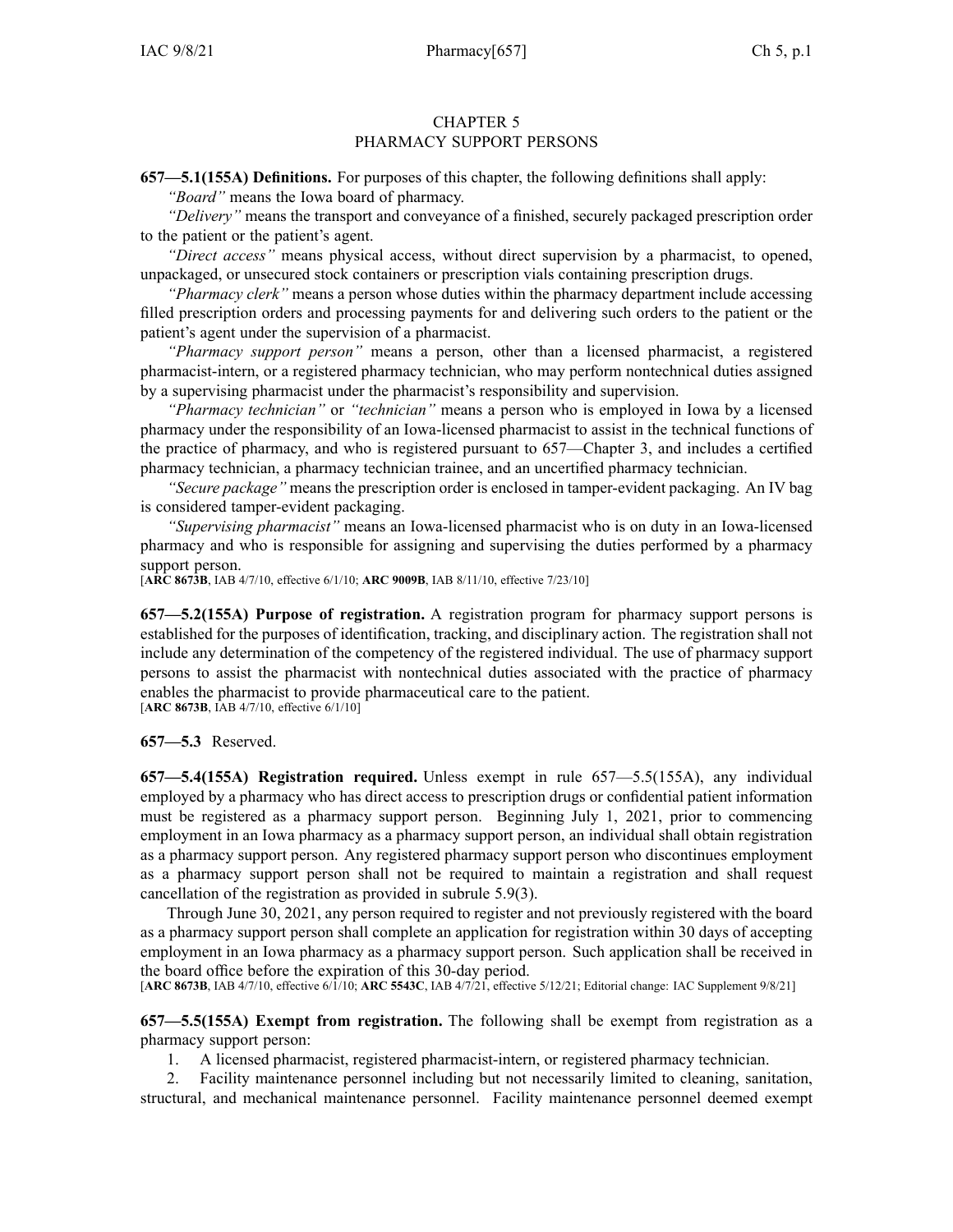from registration shall be directly supervised by <sup>a</sup> pharmacist or <sup>a</sup> certified pharmacy technician who is responsible for the maintenance person's activities within the pharmacy department to ensure medication security and patient privacy.

3. Any person not directly employed by or under contract to the pharmacy, and not under the direct supervision of a pharmacist, who provides data processing, data processing support, programming, maintenance, billing, delivery, or administrative suppor<sup>t</sup> functions outside the pharmacy department. [**ARC [8673B](https://www.legis.iowa.gov/docs/aco/arc/8673B.pdf)**, IAB 4/7/10, effective 6/1/10; **ARC [5543C](https://www.legis.iowa.gov/docs/aco/arc/5543C.pdf)**, IAB 4/7/21, effective 5/12/21]

**657—5.6** Reserved.

#### **657—5.7(155A) Registration application form.**

**5.7(1)** *Required information.* The application form for <sup>a</sup> pharmacy suppor<sup>t</sup> person registration shall require the following:

*a.* Information sufficient to identify the applicant including, but not limited to, name, address, date of birth, gender, and social security number;

*b.* Work experience;

*c.* Current place or places of employment;

*d.* Any other information deemed necessary by the board.

**5.7(2)** *Declaration of current impairment or limitations.* The applicant shall declare any current use of drugs, alcohol, or other chemical substances that in any way impairs or limits the applicant's ability to perform the duties of <sup>a</sup> pharmacy suppor<sup>t</sup> person with reasonable skill and safety.

**5.7(3)** *History of felony or misdemeanor crimes.* The applicant shall declare any history of being charged, convicted, found guilty of, or entering <sup>a</sup> plea of guilty or no contest to <sup>a</sup> felony or misdemeanor crime (other than minor traffic violations with fines under \$100).

**5.7(4)** *History of disciplinary actions.* The applicant shall declare any history of disciplinary actions or practice restrictions imposed by <sup>a</sup> state health care professional, licensure, or registration authority.

**5.7(5)** *Sworn signature.* The applicant shall sign the application under penalty of perjury and shall submit the application to the board with the appropriate nonrefundable fees pursuan<sup>t</sup> to rule [657—5.9\(](https://www.legis.iowa.gov/docs/iac/rule/657.5.9.pdf)155A).

[**ARC [8673B](https://www.legis.iowa.gov/docs/aco/arc/8673B.pdf)**, IAB 4/7/10, effective 6/1/10; **ARC [5543C](https://www.legis.iowa.gov/docs/aco/arc/5543C.pdf)**, IAB 4/7/21, effective 5/12/21]

#### **657—5.8** Reserved.

## **657—5.9(155A) Registration fee, term, and renewal.**

**5.9(1)** *Fee.* The nonrefundable application fee for <sup>a</sup> pharmacy suppor<sup>t</sup> person registration shall be \$25. The nonrefundable application fee for <sup>a</sup> pharmacy suppor<sup>t</sup> person registration shall be submitted in the form of <sup>a</sup> personal check, certified check, cashier's check, or money order made payable to the Iowa Board of Pharmacy when submitted with <sup>a</sup> written application or by acceptable debit or credit card when submitted with an online application.

**5.9(2)** *Term.* A pharmacy suppor<sup>t</sup> person registration shall expire on the second last day of the birth month following initial registration. Registration shall not require continuing education for renewal.

**5.9(3)** *Renewal.* A pharmacy suppor<sup>t</sup> person registration shall be renewed prior to the expiration of the registration.

*a. Delinquent registration grace period.* A pharmacy suppor<sup>t</sup> person registration which is not renewed prior to the expiration of the registration shall be considered delinquent. Renewal during the month following the expiration date of the registration shall include the nonrefundable registration fee pursuan<sup>t</sup> to subrule [5.9\(1\)](https://www.legis.iowa.gov/docs/iac/rule/657.5.9.pdf) and <sup>a</sup> nonrefundable late penalty fee of \$25. A registered pharmacy suppor<sup>t</sup> person who renews during the month following the expiration date of the registration shall not be subject to disciplinary action for continuing to practice as <sup>a</sup> pharmacy suppor<sup>t</sup> person during the delinquency of the registration.

*b. Registration reactivation beyond grace period.* If the registration is not renewed prior to the expiration of the one-month grace period identified in paragraph 5.9(3)*"a,"* the individual shall cease practice as <sup>a</sup> pharmacy suppor<sup>t</sup> person until the registration is reactivated. A pharmacy suppor<sup>t</sup> person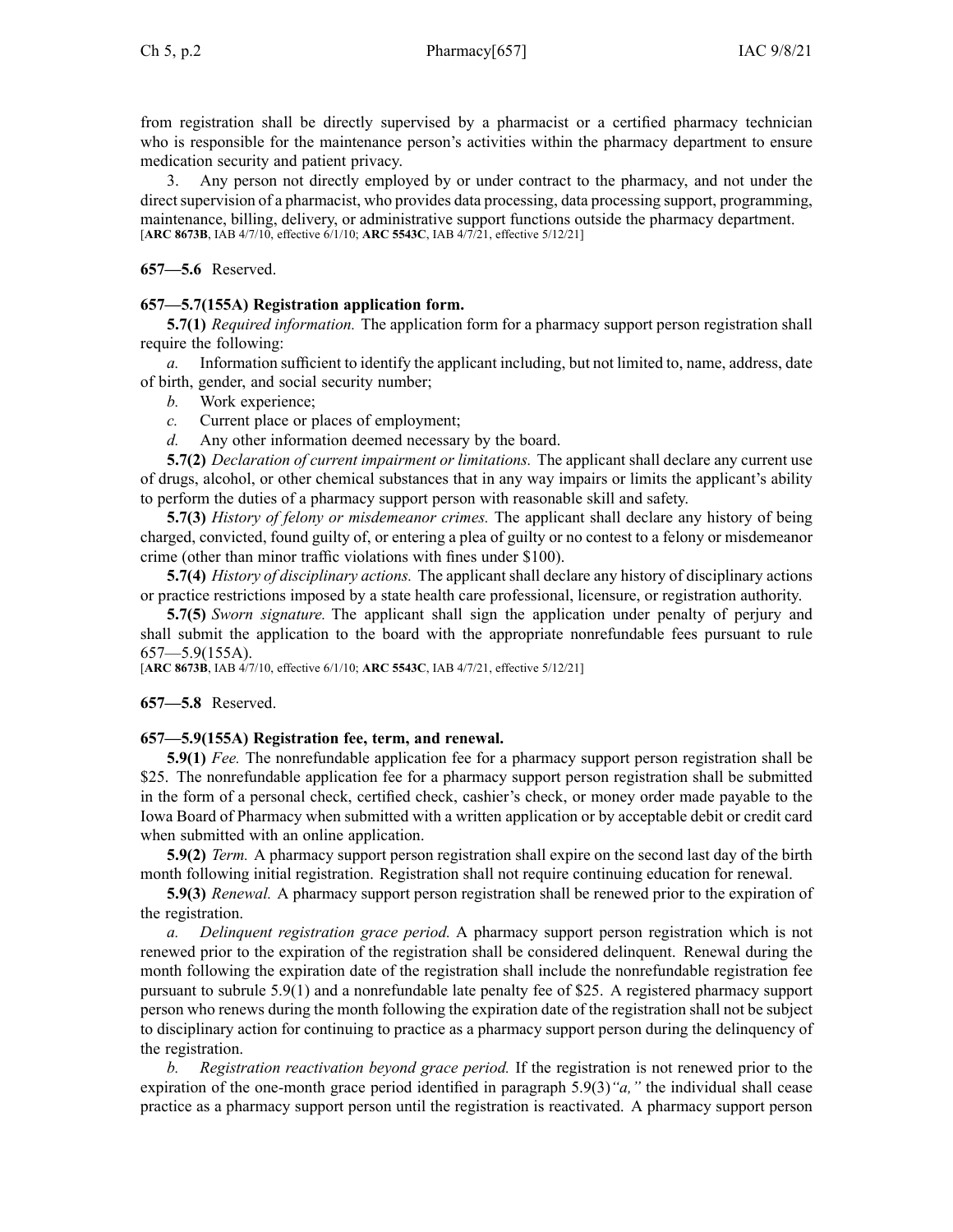with an expired registration may apply for registration reactivation by submitting <sup>a</sup> completed application for reactivation and <sup>a</sup> nonrefundable reactivation fee of \$100. An individual who continues employment as <sup>a</sup> pharmacy suppor<sup>t</sup> person with an expired registration, in addition to the pharmacy and the pharmacist in charge that allow the individual to continue practice as <sup>a</sup> pharmacy suppor<sup>t</sup> person, may be subject to disciplinary sanctions.

*c. Voluntary cancellation.* A registered pharmacy suppor<sup>t</sup> person who ceases practice as <sup>a</sup> pharmacy suppor<sup>t</sup> person and does not intend to renew the registration prior to its expiration may reques<sup>t</sup> that the board cancel the registration. If the pharmacy suppor<sup>t</sup> person later seeks registration as <sup>a</sup> pharmacy suppor<sup>t</sup> person, the individual shall not be assessed <sup>a</sup> late penalty fee or reactivation fee for renewal of the registration.

[**ARC [8673B](https://www.legis.iowa.gov/docs/aco/arc/8673B.pdf)**, IAB 4/7/10, effective 6/1/10; **ARC [0504C](https://www.legis.iowa.gov/docs/aco/arc/0504C.pdf)**, IAB 12/12/12, effective 1/16/13; **ARC [5543C](https://www.legis.iowa.gov/docs/aco/arc/5543C.pdf)**, IAB 4/7/21, effective 5/12/21]

## **657—5.10(155A) Registration renewal.** Rescinded **ARC 5543C**, IAB [4/7/21](https://www.legis.iowa.gov/docs/aco/bulletin/04-07-2021.pdf), effective 5/12/21.

**657—5.11(155A) Late application.** Rescinded **ARC 5543C**, IAB [4/7/21](https://www.legis.iowa.gov/docs/aco/bulletin/04-07-2021.pdf), effective 5/12/21.

## **657—5.12** Reserved.

**657—5.13(155A) Registration verification.** The board may require the submission of <sup>a</sup> nonrefundable fee of \$15 for written verification of <sup>a</sup> registration. [**ARC [8673B](https://www.legis.iowa.gov/docs/aco/arc/8673B.pdf)**, IAB 4/7/10, effective 6/1/10; **ARC [5543C](https://www.legis.iowa.gov/docs/aco/arc/5543C.pdf)**, IAB 4/7/21, effective 5/12/21]

**657—5.14(155A) Notifications to the board.** A registered pharmacy suppor<sup>t</sup> person shall repor<sup>t</sup> to the board within ten days <sup>a</sup> change of name, address, place of employment, or employment status. [**ARC [8673B](https://www.legis.iowa.gov/docs/aco/arc/8673B.pdf)**, IAB 4/7/10, effective 6/1/10; **ARC [5543C](https://www.legis.iowa.gov/docs/aco/arc/5543C.pdf)**, IAB 4/7/21, effective 5/12/21]

## **657—5.15(155A) Identification of pharmacy support person.**

**5.15(1)** *Name badge.* A pharmacy suppor<sup>t</sup> person shall wear <sup>a</sup> name badge or other form of identification while on duty which clearly identifies the person as <sup>a</sup> pharmacy suppor<sup>t</sup> person.

**5.15(2)** *Misrepresentation prohibited.* A pharmacy suppor<sup>t</sup> person shall not, in any manner, represen<sup>t</sup> himself or herself as <sup>a</sup> pharmacist, <sup>a</sup> pharmacist-intern, or <sup>a</sup> pharmacy technician. [**ARC [8673B](https://www.legis.iowa.gov/docs/aco/arc/8673B.pdf)**, IAB 4/7/10, effective 6/1/10]

# **657—5.16** Reserved.

**657—5.17(155A) Tasks <sup>a</sup> pharmacy suppor<sup>t</sup> person shall not perform.** A pharmacy suppor<sup>t</sup> person shall not perform any of the following judgmental or technical functions. Performance of any of these tasks by <sup>a</sup> pharmacy suppor<sup>t</sup> person shall constitute the practice of pharmacy without <sup>a</sup> license in violation of Iowa Code section [155A.7](https://www.legis.iowa.gov/docs/ico/section/155A.7.pdf). A pharmacy suppor<sup>t</sup> person shall not:

1. Provide the final verification for the accuracy, validity, completeness, or appropriateness of <sup>a</sup> filled prescription or medication order.

2. Conduct prospective drug use review or evaluate <sup>a</sup> patient's medication record for purposes identified in rule 657—8.21(155A).

3. Provide patient counseling, consultation, or patient-specific drug information; make an offer of patient counseling on behalf of the pharmacist; or accep<sup>t</sup> <sup>a</sup> refusal of patient counseling from <sup>a</sup> patient or patient's agent.

4. Make decisions that require <sup>a</sup> pharmacist's professional judgment, such as interpreting or applying information.

5. Accept by oral communication any new or refill prescription authorizations communicated to <sup>a</sup> pharmacy by <sup>a</sup> prescriber or by the prescriber's office or contact <sup>a</sup> prescriber to obtain prescription refill authorizations.

6. Provide <sup>a</sup> prescription or drug to <sup>a</sup> patient without <sup>a</sup> pharmacist's verification as to the accuracy of the dispensed medication and without the physical presence of <sup>a</sup> pharmacist.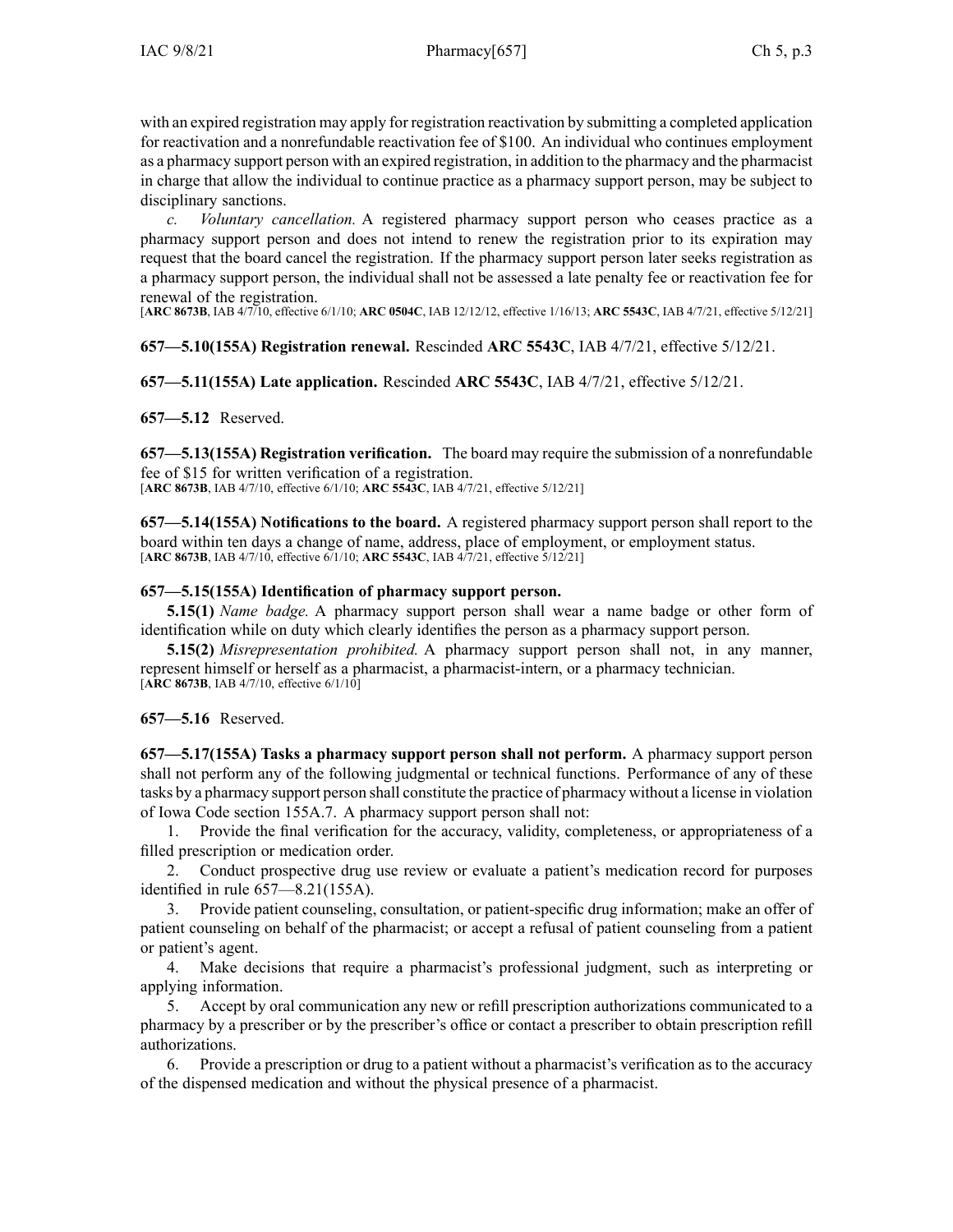7. Package, pour, or place in <sup>a</sup> container for dispensing, sale, distribution, transfer, vending, or barter any drug which, under federal or state laws, may be sold or dispensed only pursuan<sup>t</sup> to the prescription of <sup>a</sup> practitioner authorized to prescribe drugs. This prohibited task includes the addition of water or other liquid for reconstitution of oral antibiotic liquids. A pharmacy suppor<sup>t</sup> person may place <sup>a</sup> prescription container into <sup>a</sup> bag or sack for delivery to the patient as par<sup>t</sup> of the sales transaction after the accuracy of the prescription has been verified by the pharmacist.

8. Affix required prescription labels upon any container of drugs sold or dispensed pursuan<sup>t</sup> to the prescription of an authorized prescriber.

9. Process or enter, including entry into the pharmacy computer system, pertinent clinical patient or prescription information, including allergies and disease state information.

10. Prepackage or label multidose and single-dose packages of drugs, including dose picks for unit dose cart fills for hospital or long-term care facility patients.

11. Check or inspect drug supplies provided and controlled by an Iowa-licensed pharmacy but located or maintained outside the pharmacy department, including but not limited to drug supplies maintained in an ambulance or other emergency medical service vehicle, <sup>a</sup> long-term care facility, <sup>a</sup> hospital nursing unit, or <sup>a</sup> hospice facility.

12. Reconstitute prefabricated noninjectable medication, prepare parenteral products, or compound sterile or nonsterile drug products.

13. Communicate, transmit, or receive patient or prescription information to or from the pharmacy for the purpose of transferring <sup>a</sup> patient's prescription between pharmacies.

14. Assist with or witness the destruction or wastage of controlled substances pursuan<sup>t</sup> to 657—subrule 10.22(2).

15. Perform any technical functions pursuan<sup>t</sup> to 657—Chapter 3 that may be delegated to <sup>a</sup> pharmacy technician.

[**ARC [8673B](https://www.legis.iowa.gov/docs/aco/arc/8673B.pdf)**, IAB 4/7/10, effective 6/1/10; **ARC [9785B](https://www.legis.iowa.gov/docs/aco/arc/9785B.pdf)**, IAB 10/5/11, effective 11/9/11; **ARC [3637C](https://www.legis.iowa.gov/docs/aco/arc/3637C.pdf)**, IAB 2/14/18, effective 3/21/18; **ARC [5543C](https://www.legis.iowa.gov/docs/aco/arc/5543C.pdf)**, IAB 4/7/21, effective 5/12/21]

**657—5.18(155A) Nontechnical pharmacy suppor<sup>t</sup> tasks.** Rescinded **ARC 5543C**, IAB [4/7/21](https://www.legis.iowa.gov/docs/aco/bulletin/04-07-2021.pdf), effective 5/12/21.

**657—5.19** Reserved.

**657—5.20(155A) Training and utilization of pharmacy suppor<sup>t</sup> persons.** All Iowa-licensed pharmacies utilizing pharmacy suppor<sup>t</sup> persons shall develop, implement, and periodically review written policies and procedures for the training and utilization of pharmacy suppor<sup>t</sup> persons. Pharmacy policies shall specify the frequency of review. Pharmacy suppor<sup>t</sup> person training shall be documented and maintained by the pharmacy for the duration of employment. Such policies and procedures and documentation of pharmacy suppor<sup>t</sup> person training shall be available for inspection by the board or an agen<sup>t</sup> of the board.

[**ARC [8673B](https://www.legis.iowa.gov/docs/aco/arc/8673B.pdf)**, IAB 4/7/10, effective 6/1/10]

**657—5.21(155A) Delegation of functions and responsibility of supervising pharmacist.** Pursuant to established policies and procedures and the supervising pharmacist's professional judgment, <sup>a</sup> supervising pharmacist may delegate nontechnical functions in the operation of the pharmacy, excep<sup>t</sup> those which are prohibited pursuan<sup>t</sup> to rule [657—5.17](https://www.legis.iowa.gov/docs/iac/rule/657.5.17.pdf)(155A), to an appropriately trained and registered pharmacy suppor<sup>t</sup> person, but only if the pharmacist is on site and available to supervise the pharmacy suppor<sup>t</sup> person when delegated functions are performed, excep<sup>t</sup> as provided in rule [657—6.7](https://www.legis.iowa.gov/docs/iac/rule/657.6.7.pdf)(124,155A) or [657—7.6](https://www.legis.iowa.gov/docs/iac/rule/657.7.6.pdf)(155A), as appropriate. The ultimate responsibility for the actions of <sup>a</sup> pharmacy suppor<sup>t</sup> person shall remain with the supervising pharmacist. A pharmacy license holder shall not infringe on the authority of <sup>a</sup> supervising pharmacist to delegate or decline to delegate specific nontechnical functions to <sup>a</sup> pharmacy suppor<sup>t</sup> person based on the supervising pharmacist's professional judgment regarding the knowledge and training of the pharmacy suppor<sup>t</sup> person. [**ARC [8673B](https://www.legis.iowa.gov/docs/aco/arc/8673B.pdf)**, IAB 4/7/10, effective 6/1/10; **ARC [5543C](https://www.legis.iowa.gov/docs/aco/arc/5543C.pdf)**, IAB 4/7/21, effective 5/12/21]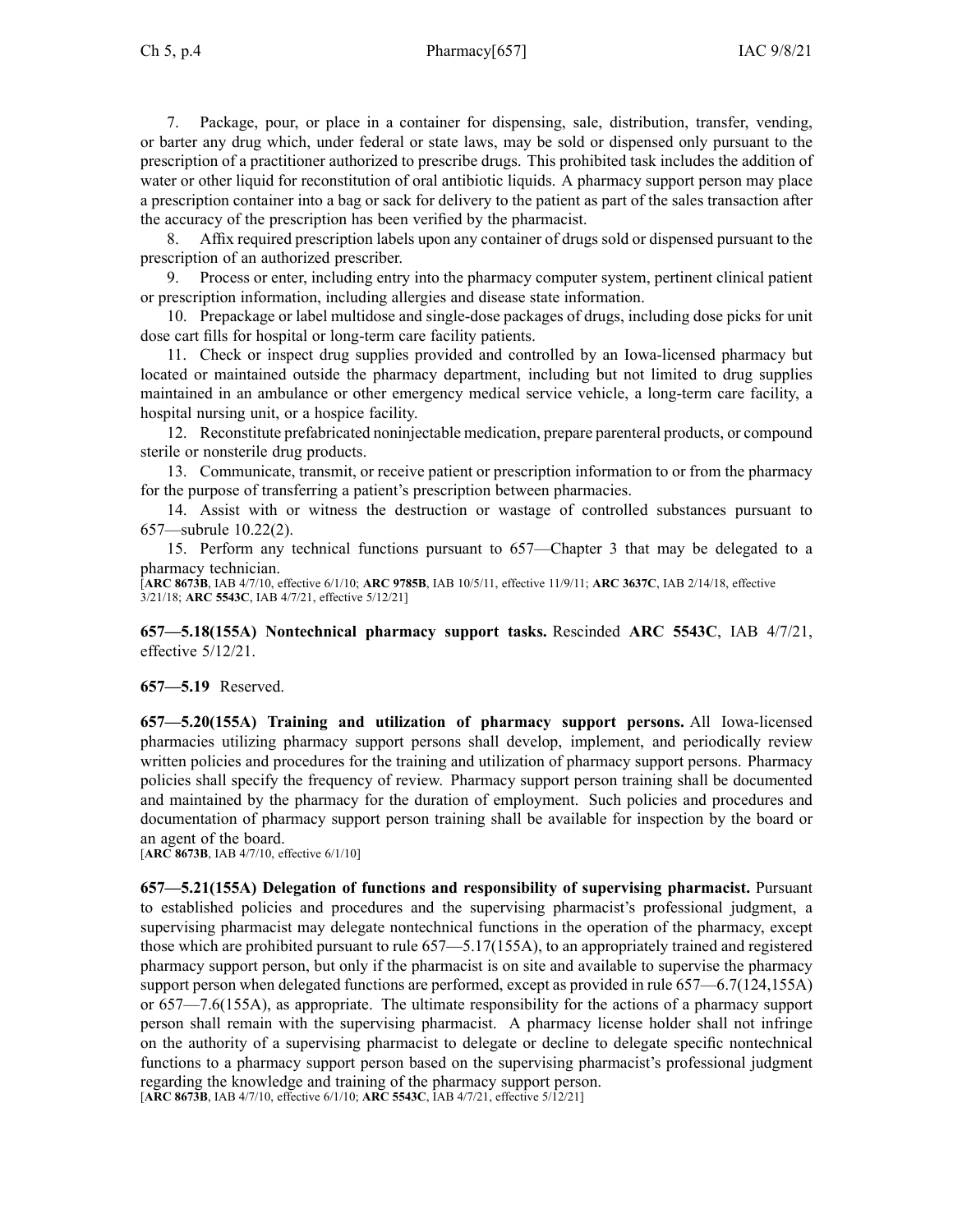**657—5.22(155A) Delegation of nontechnical functions.** A pharmacist may delegate nontechnical functions to an appropriately trained and registered pharmacy suppor<sup>t</sup> person, but only if the pharmacist is presen<sup>t</sup> to supervise the pharmacy suppor<sup>t</sup> person when delegated functions are performed, excep<sup>t</sup> as provided in rule 657—6.7(124,155A) or 657—7.6(155A), as appropriate. [**ARC [8673B](https://www.legis.iowa.gov/docs/aco/arc/8673B.pdf)**, IAB 4/7/10, effective 6/1/10; **ARC [4267C](https://www.legis.iowa.gov/docs/aco/arc/4267C.pdf)**, IAB 1/30/19, effective 3/6/19]

**657—5.23** Reserved.

**657—5.24(155A) Denial of registration.** The board may deny an application for registration as <sup>a</sup> pharmacy suppor<sup>t</sup> person for any violation of the laws of this state, another state, or the United States relating to prescription drugs, controlled substances, or nonprescription drugs or for any violation of Iowa Code chapter [124](https://www.legis.iowa.gov/docs/ico/chapter/124.pdf), [124B](https://www.legis.iowa.gov/docs/ico/chapter/124B.pdf), [126](https://www.legis.iowa.gov/docs/ico/chapter/126.pdf), [147](https://www.legis.iowa.gov/docs/ico/chapter/147.pdf), [155A](https://www.legis.iowa.gov/docs/ico/chapter/155A.pdf), or [205](https://www.legis.iowa.gov/docs/ico/chapter/205.pdf) or any rule of the board. [**ARC [8673B](https://www.legis.iowa.gov/docs/aco/arc/8673B.pdf)**, IAB 4/7/10, effective 6/1/10; **ARC [3857C](https://www.legis.iowa.gov/docs/aco/arc/3857C.pdf)**, IAB 6/20/18, effective 7/25/18]

**657—5.25(147,155A) Unethical conduct or practice.** Violation by <sup>a</sup> pharmacy suppor<sup>t</sup> person of any of the provisions of this rule shall constitute unethical conduct or practice and may be grounds for disciplinary action as provided in rule [657—5.27](https://www.legis.iowa.gov/docs/iac/rule/657.5.27.pdf)(155A).

**5.25(1)** *Misrepresentative deeds.* A pharmacy suppor<sup>t</sup> person shall not make any statement tending to deceive, misrepresent or mislead anyone, or be <sup>a</sup> party to or an accessory to any fraudulent or deceitful practice or transaction in pharmacy or in the operation or conduct of <sup>a</sup> pharmacy.

**5.25(2)** *Confidentiality.* In the absence of express consent from the patient or order or direction of <sup>a</sup> court, excep<sup>t</sup> where the best interests of the patient require, <sup>a</sup> pharmacy suppor<sup>t</sup> person shall not divulge or reveal to any person other than the patient or the patient's authorized representative, the prescriber or other licensed practitioner then caring for the patient, <sup>a</sup> licensed pharmacist, or <sup>a</sup> person duly authorized by law to receive such information the contents of any prescription or the therapeutic effect thereof or the nature of professional pharmaceutical services rendered to <sup>a</sup> patient; the nature, extent, or degree of illness suffered by any patient; or any medical information furnished by the prescriber.

**5.25(3)** *Discrimination.* It is unethical for <sup>a</sup> pharmacy suppor<sup>t</sup> person to unlawfully discriminate between patients or groups of patients for reasons of religion, race, creed, color, sex, sexual orientation, gender identity, age, national origin, or disease state when providing pharmaceutical services.

**5.25(4)** *Unethical conduct or behavior.* A pharmacy suppor<sup>t</sup> person shall not exhibit unethical behavior in connection with the pharmacy suppor<sup>t</sup> person's pharmacy employment. Unethical behavior shall include, but is not limited to, the following acts: verbal abuse, coercion, intimidation, harassment, sexual advances, threats, degradation of character, indecent or obscene conduct, and theft. [**ARC [8673B](https://www.legis.iowa.gov/docs/aco/arc/8673B.pdf)**, IAB 4/7/10, effective 6/1/10; **ARC [5543C](https://www.legis.iowa.gov/docs/aco/arc/5543C.pdf)**, IAB 4/7/21, effective 5/12/21]

**657—5.26(155A) Reporting discipline and criminal convictions.** A registered pharmacy suppor<sup>t</sup> person shall provide to the board written notice of and unredacted documents related to any disciplinary or enforcement action imposed by any licensing agency or regulatory authority on any license or registration held by the registered pharmacy suppor<sup>t</sup> person no later than 30 days after the final action. Discipline may include, but is not limited to, fine or civil penalty, citation or reprimand, probationary period, suspension, revocation, and voluntary surrender. A registered pharmacy suppor<sup>t</sup> person shall provide written notice and unredacted documents to the board of any criminal conviction that is related to the practice of pharmacy or controlled substances no later than 30 days after the conviction. The term "criminal conviction" includes instances when the judgment of conviction or sentence is deferred. [**ARC [5543C](https://www.legis.iowa.gov/docs/aco/arc/5543C.pdf)**, IAB 4/7/21, effective 5/12/21]

## **657—5.27(155A) Discipline of pharmacy support persons.**

**5.27(1)** *Violations.* The board may impose discipline for any violation of the laws of this state, another state, or the United States relating to prescription drugs, controlled substances, or nonprescription drugs or for any violation of Iowa Code chapter [124](https://www.legis.iowa.gov/docs/ico/chapter/124.pdf), [124B](https://www.legis.iowa.gov/docs/ico/chapter/124B.pdf), [126](https://www.legis.iowa.gov/docs/ico/chapter/126.pdf), [147](https://www.legis.iowa.gov/docs/ico/chapter/147.pdf), [155A](https://www.legis.iowa.gov/docs/ico/chapter/155A.pdf), or [205](https://www.legis.iowa.gov/docs/ico/chapter/205.pdf) or any rule of the board.

**5.27(2)** *Sanctions.* The board may impose the following disciplinary sanctions:

Revocation of a pharmacy support person registration.